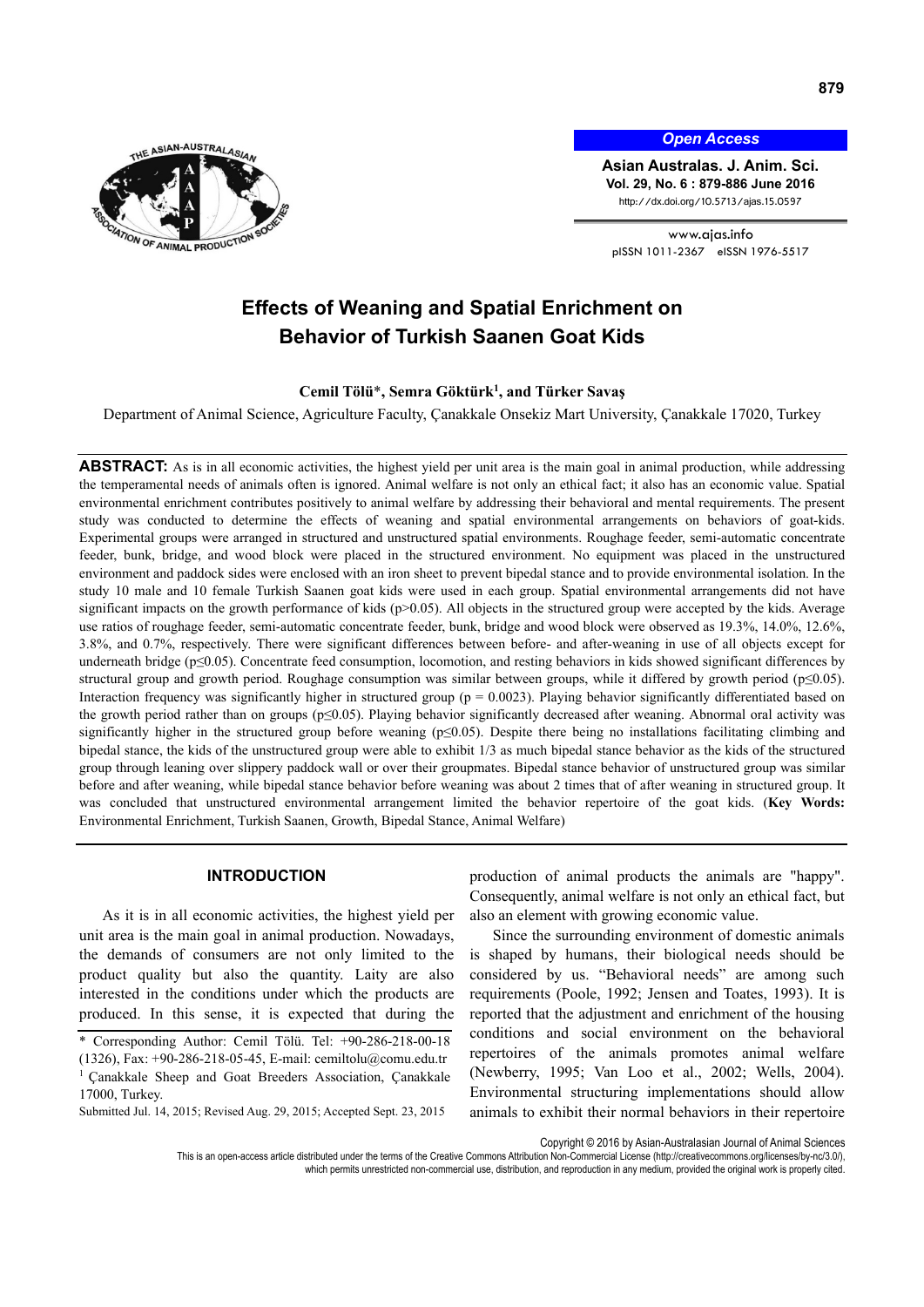and aim to diminish abnormal behaviors (Mason et al., 2007). Positive impacts of environmental structuring on behaviors and welfare of various animal species were reported by several researchers (Van Loo et al., 2002; Wells, 2004). Besides the positive effects of environmental structuring on animal behavior and welfare, affirmative impacts were also reported on feed consumption and conversion (Flint and Murray, 2001; Rosas-Trigueros et al., 2009).

It was pointed out in previous studies that environmental structuring programs require time and financial inputs, thus the efficiency of the program to be selected should be well-defined. It was also pointed out that structuring objects should not create a danger for animals and they should easily be cleaned (Schmidt, 2003).

Performance of normal animal behaviors is a significant indicator of animal welfare in a certain environment. Exhibition of normal behavior is among five basic freedoms constituting animal welfare specified by Farm Animal Welfare Council (FAWC, 2001). Researchers reported positive effects of spatial structuring on performance of behaviors of animals (Newberry, 1995; van de Weerd and Day, 2009). On the other hand, if animals do not show abnormal behaviors, this does not necessarily mean that the environment has a positive effect (Poole, 1992). Absence of abnormal behaviors can be seen favorable for the welfare of the animals, but the quality and quantity of the behaviors is also important.

Goats have a high urge to move. Although they are social animals, their loyalty to the herd is not as strict as, for example, sheep. Goats behave more individually than sheep. Another behavior of goats different from other domestic ruminants is their browsing behavior. Goats can browse higher than sheep and cows (Sanon et al., 2007) and at least 10% of foraging time is spent in bipedal mode (Dove, 2010). It is known that even young goat kids exhibit this behavior.

The present study was conducted to investigate the effects of spatial environmental arrangements on the behaviors of kids. In particular, browsing derived bipedal stance behavior was given special attention. Utilization ratios of the structuring objects were also determined.

# **MATERIALS AND METHODS**

The research protocol of the current study was approved by the Animal Ethic Committee of Çanakkale Onsekiz Mart University (Approval number: 2009/13).

### **Study design**

The present study was conducted at the small ruminant unit of Technological and Agricultural Research Centre of Çanakkale Onsekiz Mart University. Experimental groups were arranged as structured environment enriched with

different objects and unstructured environment without any objects. Paddock size of each group was 5.50×5.20 m. Roughage feeder, semi-automatic concentrate feeder, ladder double-story "bunk", ladder walking "bridge" and wood block were placed in structured environment (Figure 1). No equipment was placed in unstructured environment and paddock sides were enclosed with sheet iron to prevent bipedal stance behavior and to provide environmental isolation. A space fifteen cm from one side of the paddock of the unstructured group was separated by a fence into which animals could insert their heads and access roughage and a semi-automatic concentrate feeder apparatus.

## **Animals and management**

A total of 40 Turkish Saanen goat-kids were used in the experiment. The kids were divided into two groups; each group contained 10 female and 10 male animals. Following birth, kids stayed continuously with their mothers until the age of 7 days and then were separated into experimental groups at 8th day based on gender, type of birth and birth weight. Just adjacent to the growing paddocks were paddocks without any installations where the kids stayed with their mothers at night until weaning  $(61\pm6 \text{ days})$ . Kids were separated from mothers at 09:00 and reunited at 18:00. Kids stayed in experimental paddocks during the day hours and stayed in adjacent paddocks with their mothers at nights until weaning. Following weaning, they stayed continuously in experimental paddocks. In growing paddocks, roughage and concentrate feed, water and licking block were supplied *ad libitium*. Alfalfa roughage was provided in fenced roughage feeder, while concentrate feed was provided by a semi-automatic feeder for the structured group (Figure 1). However, in the unstructured group a space separated with fences at a certain location of the paddock was used as feeder space. Roughage was provided over a concrete floor adjacent to fences, and concentrate feed was provided within 8 cm-high wooden feeder. Water was supplied in 30-liter plastic containers in both groups.

Kids were supplied with alfalfa roughage (91.20% dry matter [DM], 18.90% crude protein [CP], 42.11% neutral detergent fiber [NDF], 31.10% acid detergent fiber [ADF], 2,200 kcal metabolizable energy [ME]) and pelletized concentrate feed (92.85% DM, 17.34% CP, 36.43% NDF, 13.50% ADF, 2,600 kcal ME). Dry matter contents of feed samples were determined in accordance with the methods specified in AOAC (1990) and carbohydrate analyses were carried out in accordance with the methods specified in ANKOM (2005). Nitrogen (N) content was determined in a Carbon-Nitrogen Auto Analyzer (LECO TruSpec CN, St Joseph, MI, USA) and then crude protein content was determined using the formula of  $CP = N \times 6.25$  (Tölü et al., 2012).

Group-based daily feed intake of the kids was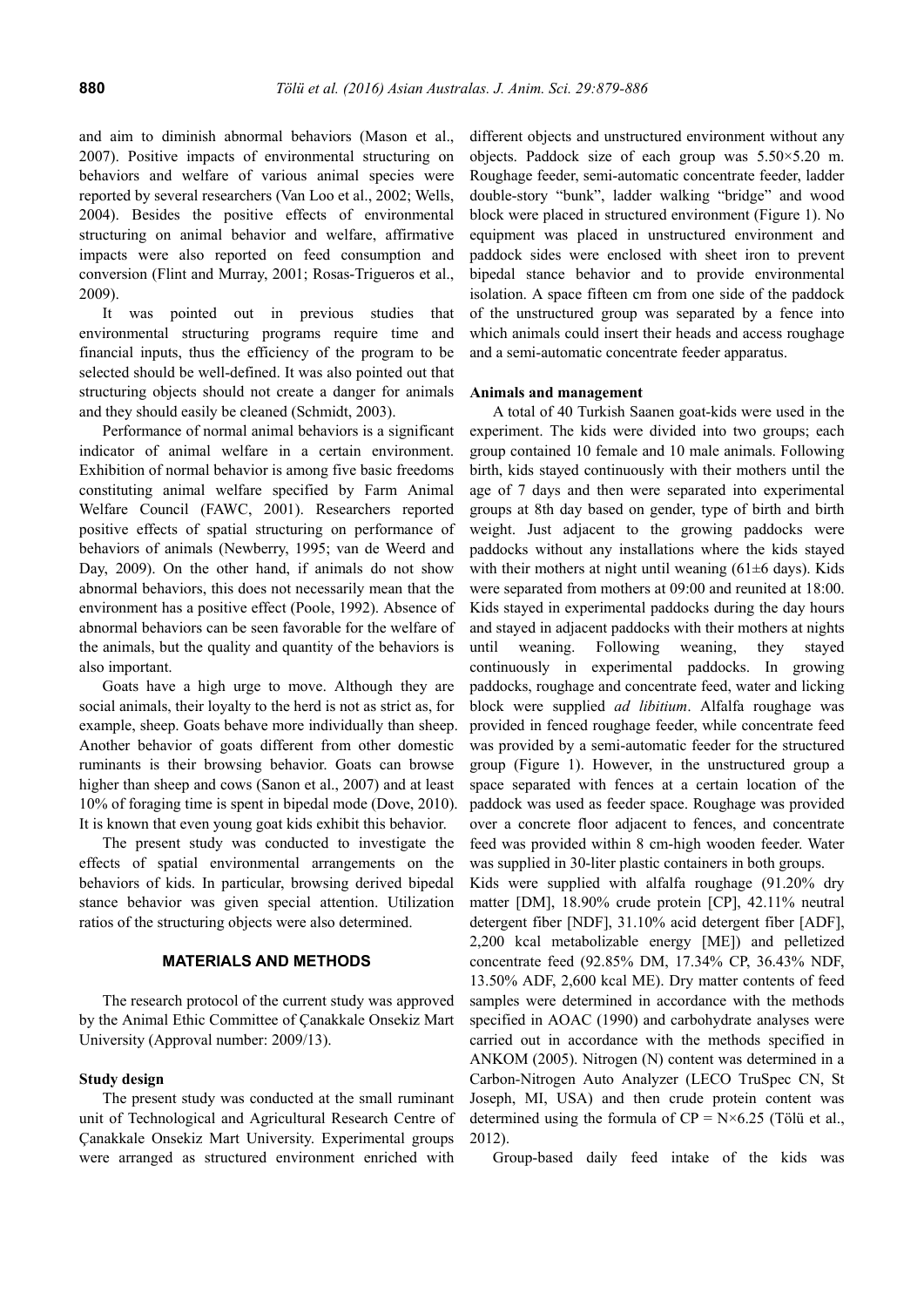

e) Wood block

**Figure 1.** The enrichment objects of the structured group.

determined at 20 days of age. The experiment was terminated when the kids reached to an average age of 128±6 days. Live weight measurements were performed at the beginning of the experiment, at weaning and at the end of the experiment with a platform balance  $(\pm 10 \text{ g})$ . The group-based feed intake of the kids was weekly measured.

#### **Behavior observations**

Direct observations were made for behavioral observations. Two experienced observers performed the continuous and time sampling observations for each group. Observations were performed between the hours 09:30 to 11:30 and between the hours 14:30 to 16:30 once a week for 16 weeks. Ten-minute intervals were used in time sampling. With time sampling method, eating, lying, standing and locomotion behaviors were recorded. During the behavior observations with the time sampling method, we also recorded where the behaviors took place. From these data, the ratio of the object use was calculated. With continuous sampling method, climbing, step up on an object, interaction, sexual behavior, playing and abnormal oral activity behaviors were recorded. The behavioral characteristics considered in this study are defined below:

*Eating*: Roughage or concentrate feed consumption or tendency for consumption,

*Lying*: Resting of kids without ruminating in lying position,

*Standing*: Resting of kids without ruminating in a still standing position,

*Ruminating*: Ruminating of kids either in standing or lying position,

*Locomotion*: Moving of kids,

*Bipedal stance*: Standing of kids on their rear legs by leaning or non-leaning the front legs on any objects,

*Step up on an object*: On the objects with four legs,

*Interaction*: Interactions of kids with each other, either for playing or for serious purposes,

*Sexual behaviors*: Jumping of male kids on their groupmates similar to mating behavior,

*Playing*: Jumping up and down of kids by running, without any meaningful reasons,

*Abnormal oral activity*: Licking, chewing or biting on paddock installations and/or hairs of other kids.

#### **Statistical analysis**

SAS (1999) statistical software was used for data analysis. In birth weight analysis of the kids, group (structured and unstructured), gender  $(\mathcal{S}, \varphi)$  and type of birth (single, multiple) and relevant interactions were included in variance analysis. Weaning weights and live weights at the end of the experiment were also analyzed with the same method, but birth weight (kg) and weaning age (day) were included in the model as covariates. In the analysis of behavioral traits observed through time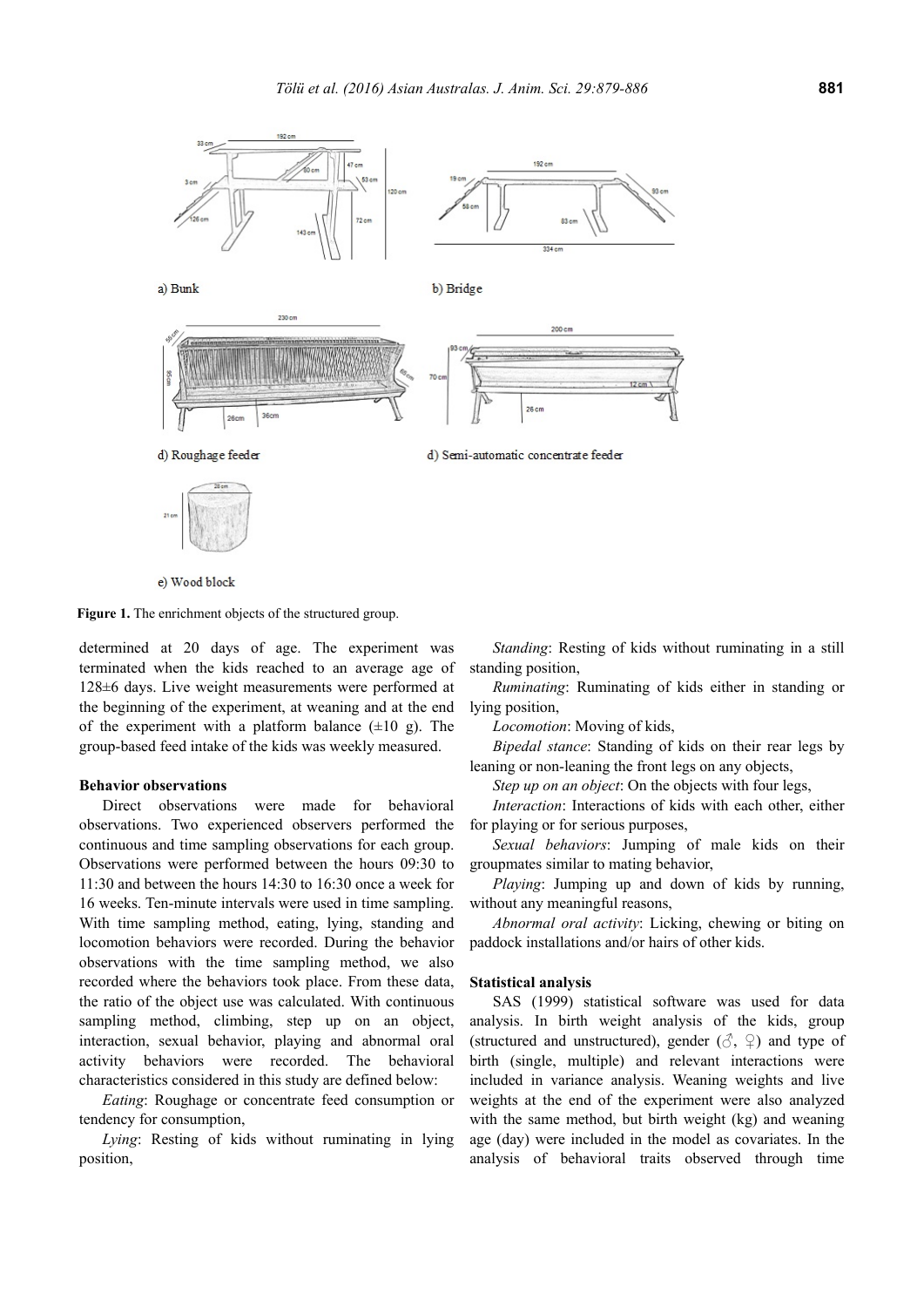sampling, generalized estimating equations (GEE) of logistic regression method was used with the help of proc GENMOD. This method was used due to the combination of repeated measurements of a binomial response and both categorical and continuous explanatory variables. A discrete model with fixed factors of group (structured and unstructured), gender  $(\vec{\delta}, \hat{\varphi})$ , growth period (before weaning and after weaning), date of observation nested in growth period (1,..,16) were used. The *post-hoc* analyses of the data analyzed with the discrete model were made according to the WALD chi-square test. The behavioral data observed through continuous observation method were analyzed by using the method of repeated measurements variance analysis. In these analyses, group (structured and unstructured), gender  $(\mathcal{S}, \varphi)$ , and growth period (before weaning and after weaning) were included as fixed factors. Logarithmic transformation  $(log_{10}[y+10])$  was applied to continuous observation data to meet the pre-condition of variance analysis. TUKEY test was used in *post-hoc* analyses of the continuous data.

#### **RESULTS**

#### **Performance**

No significant difference was observed between observation period-based live weights of groups (p>0.05; Table 1). According to the values from Table 1, we calculated average live weight gains: the daily live weight gain before weaning was 186 g in unstructured group and 185 g in structured group, while after weaning daily live weight gains were calculated as 195 g and 193 g, respectively. Roughage consumption followed a fluctuating course while concentrate feed consumption had a more stable course and increasing trend throughout the

**Table 1.** Least square means (LSM), standard errors (SE) and pvalues for period-based live weights of the groups

|              | Period weights Unstructured group |                      | Structured group |           | p-values |
|--------------|-----------------------------------|----------------------|------------------|-----------|----------|
| (kg)         | LSM                               | SE.                  | <b>LSM</b>       | <b>SE</b> |          |
| Birth weight | 3.64                              | 0.04                 | 3.62             | 0.00      | 0.6636   |
| Initial      | 6.27                              | 0.19                 | 6.24             | 0.19      | 0.9094   |
| Weaning      | 15.80                             | 0.45                 | 15.25            | 0.44      | 0.3679   |
| Final        | 28.50                             | 0.59                 | 28.36            | 0.58      | 0.8626   |
| .            | $\cdots$                          | $\sim$<br><b>WWW</b> |                  |           | $\sim$   |

Initial, the kids at 8 days of age; Weaning, the kids at 61 days of age; Final, the kids at 128 days of age.

experiment. Average concentrate feed consumption of unstructured and structured groups were determined as 628 g/d and 657 g/d respectively, while roughage consumptions were 360 g/d and 270 g/d. These values indicated that 3.62 kg concentrate feed was consumed per kg live weight gain in unstructured group and 3.80 kg in structured group throughout the experiment. Total feed conversion rate per kg live weight was calculated as 5.69 kg in unstructured group and 5.36 kg in structured group.

# **Use of structured object**

Kids used all structural objects placed in structured group both before and after weaning (Figure 2). With regard to object-use ratios, there were significant differences between before and after weaning in use of all objects except for underneath bridge ( $p \le 0.05$ ). Average use ratios of roughage feeder, semi-automatic concentrate feeder, bunk, bridge and wood block were observed as 19.3%, 14.0%, 12.6%, 3.8%, and 0.7%, respectively. The kids used all objects before weaning in 48.19% of the observation times, while the value increased after weaning to 52.79%. The kids mostly used bunk tops. Following the weaning, the kids increased the uses of underneath semi-automatic



**Figure 2.** Use ratios of objects placed in structured group before and after weaning. \* The differences in structural object uses before and after weaning were significant according to WALD chi-square test, p≤0.05; URF, underneath roughage feeder; ORF, the roughage feeder top; UCF, underneath semi-automatic concentrate feeder; OCF, the semi-automatic concentrate feeder top; UB, underneath bunk; OB, the bunk top; UBR, underneath bridge; OBR, the bridge top; W, wood block.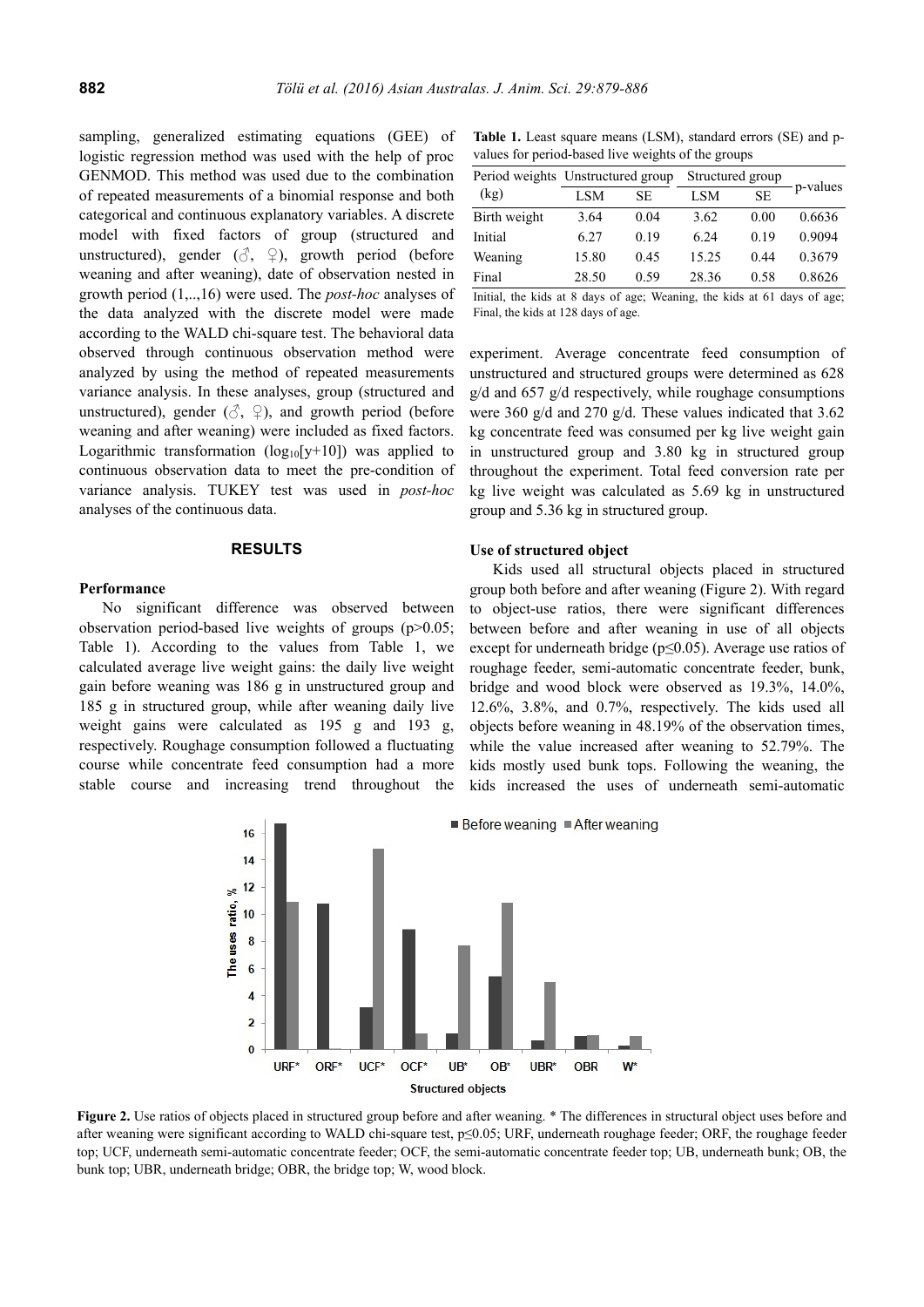

**Figure 3.** Relative behavior observation averages of the groups before and after weaning. US-BW, unstructured before weaning; S-BW, structured before weaning; US-AW, unstructured after weaning; S-AW, structured after weaning; the differences in group averages indicated with different letters are significant according to WALD chi-square test, p≤0.05.

concentrate feeder, bunk, bridge and wood block, but there were significant decreases in uses of underneath roughage feeder and semi-automatic concentrate feeder top (p≤0.05). Roughage feeder top was hardly used for climbing after weaning. Object use ratios of the kids ordered from higher to lower as roughage feeder, semi-automatic concentrate feeder, bunk, bridge and wood block are shown in Figure 2.

#### **Behavior observation**

Concentrate feed consumption, locomotion, and resting behaviors in kids showed significant differences by structural group and growth period (Figure 3). Roughage consumptions were similar in groups, while they differed by growth period ( $p \leq 0.05$ ). Locomotion behavior decreased after weaning, and the differences by groups were only visible before weaning ( $p \le 0.05$ ). Resting behaviors of the animals were similar before and after weaning in unstructured group, but in structured group there was a difference in favor of after weaning (p≤0.05).

Despite having no installations to facilitate climbing and bipedal stance, the kids of the unstructured group were able to exhibit 1/3 as much bipedal stance behavior as the kids of the structured group through leaning over a slippery paddock wall or over their groupmates (Figure 4; p<0.0001). Bipedal stance behavior of unstructured group was similar before and after weaning. On the other hand, in structured group, bipedal stance behavior before weaning was about 2 times that of after weaning (Figure 4;  $p \le 0.05$ ). Within a



**Figure 4.** Observation day total behavior frequency of the groups based on weaning period. US-WB, unstructured before weaning: S-WB, structured before weaning; US-AW, unstructured after weaning; S-AW, structured after weaning; the differences in group averages indicated with different letters are significant according to TUKEY test,  $p \le 0.05$ .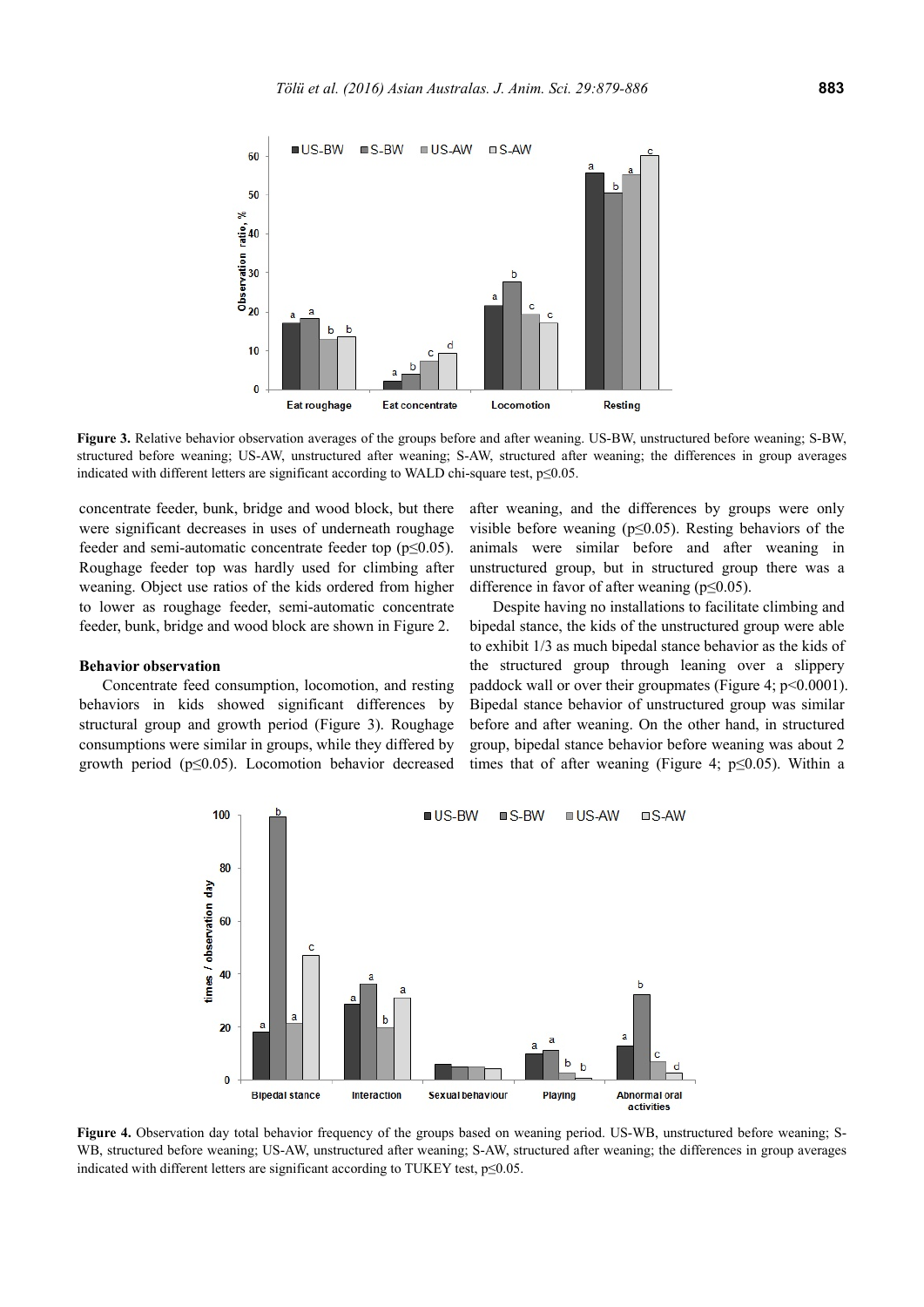total of 64 hours observation period (16 weeks×4 hours), structured group exhibited bipedal stance behavior 4,271 times, while the number was 1,367 in the unstructured group. It was also remarkable that the kids exhibited bipedal stance behavior 16 times in the unstructured group without leaning any objects and groupmates. In structured group, climbing over an object was exhibited about half of the bipedal stance behavior.

The behaviors of the groups observed through continuous observation method, except for sexual behavior, were significantly different before and after weaning (Figure 4; p≤0.05). Interaction frequency, which can be characterized as an aggressive behavior, was significantly higher in structured group (Figure 4;  $p = 0.0023$ ). The interactions between the kids of structured group were similar to each other before and after weaning, while the ratio in unstructured group after weaning was significantly different from the other growth period (before weaning) and the structured group ( $p \le 0.05$ ). Sexual interaction and jump up and down playing of the groups were closer to each other, whereas playing behavior significantly differentiated based on the growth period rather than on groups ( $p \leq 0.05$ ). Significant decreases were observed in playing behavior after weaning. Although abnormal oral activity of the groups and growth periods was not significantly different, the value was higher in structured group before weaning and lower after weaning ( $p \le 0.05$ ).

## **DISCUSSION**

#### **Performance**

The effects of different spatial environments on weaning and end-of-experiment live weights of the kids were not significant (Table 1). Savaş et al. (2010) found similar results on the same genotype in different spatial environment groups. Flint and Murray (2001) investigated the effects of structured environment on feed conversion of castrated goats and observed a positive impact of structured environment on feed conversion. Beattie et al. (2000) reported that structured and unstructured environments did not have significant effects on live weight gains of pigs until the age of 14 weeks, but structured environment had significant positive effects on feed conversion ratios.

#### **Uses of structured object**

The kids used all of the objects placed in structured group (Figure 2). While the objects were used both before and after weaning, the roughage feeder top was hardly used after weaning. Utilization ratios of the objects, except for the bunk top, were significantly different before and after weaning ( $p \le 0.05$ ). The kids used the bottom of the roughage feeder and, the bottom and top of concentrate feeder for resting. They used the top of semi-automatic concentrate feeder, top of bridge, and wood block during locomotion. The bunk was mostly used for resting. Similarly, the kids looked for clean and more comfortable places for lying and thus preferred underneath feeders (roughage and concentrate) beneath and bunk tops. The kids also preferred beneath the objects since they probably wanted to feel safe when they were resting. Since bridge, wood block and semi-automatic concentrate feeder top, especially after weaning, do not have a comfortable lying surface, the kids preferred these locations during locomotion rather than for resting. Barth et al. (2005) reported that entire stories of multi-story resting niches (similar to bunks of the present study) were used by the goats for resting.

#### **Behavior observation**

The kids spent 1/2 of their time for resting, 1/4 for activity and remaining time for roughage and concentrate feed consumption in both groups (Figure 3). The frequencies of these behaviors differ significantly between before and after weaning  $(p \le 0.05)$ , except for resting behavior in the unstructured group  $(p \le 0.05)$ . Higher roughage eating behavior before and after weaning than concentrate feed eating behavior was observed. Similar results were also reported by Morand-Fehr et al. (1982). Kids in their growing period spend most of their time for resting (Ataşoğlu et al., 2008). Lying behavior varies based on animal age, locomotion and feed consumption (Ataşoğlu et al., 2008). In the present study, kids spent most of their time resting and they had higher feed consumption and resting durations and lower locomotion after weaning (only in structured group) than before weaning (Figure 3). Rosas-Trigueros et al. (2009) reported that Murciano-Granadina suckling dairy goat-kids had higher ratios of ingestion, body care, locomotion, exploration, rest-sleep behaviors in a structured environment.

Despite no installations facilitating bipedal stance, the kids of unstructured group exhibited bipedal stance behavior through leaning on slippery paddock wall or on their groupmates (Figure 4;  $p<0.0001$ ). It was also remarkable in unstructured group that the kids exhibited 16 times bipedal stance behaviors without leaning on objects or groupmates. This behavior is identical to the dust-bathing of hens in cages without substrate. Savaş et al. (2010) argued that bipedal stance behavior was an essential behavior of goat kids. Higher frequencies of bipedal stance behavior at before weaning than after weaning indicate that younger goat kids have a higher demand for an enriched environment, that promotes the bipedal stance behavior (Figure 2).

The kids of structured group stepped up over an object 1,889 times. Savaş et al. (2010) carried out a study with unstructured and, structured groups to observe the climbing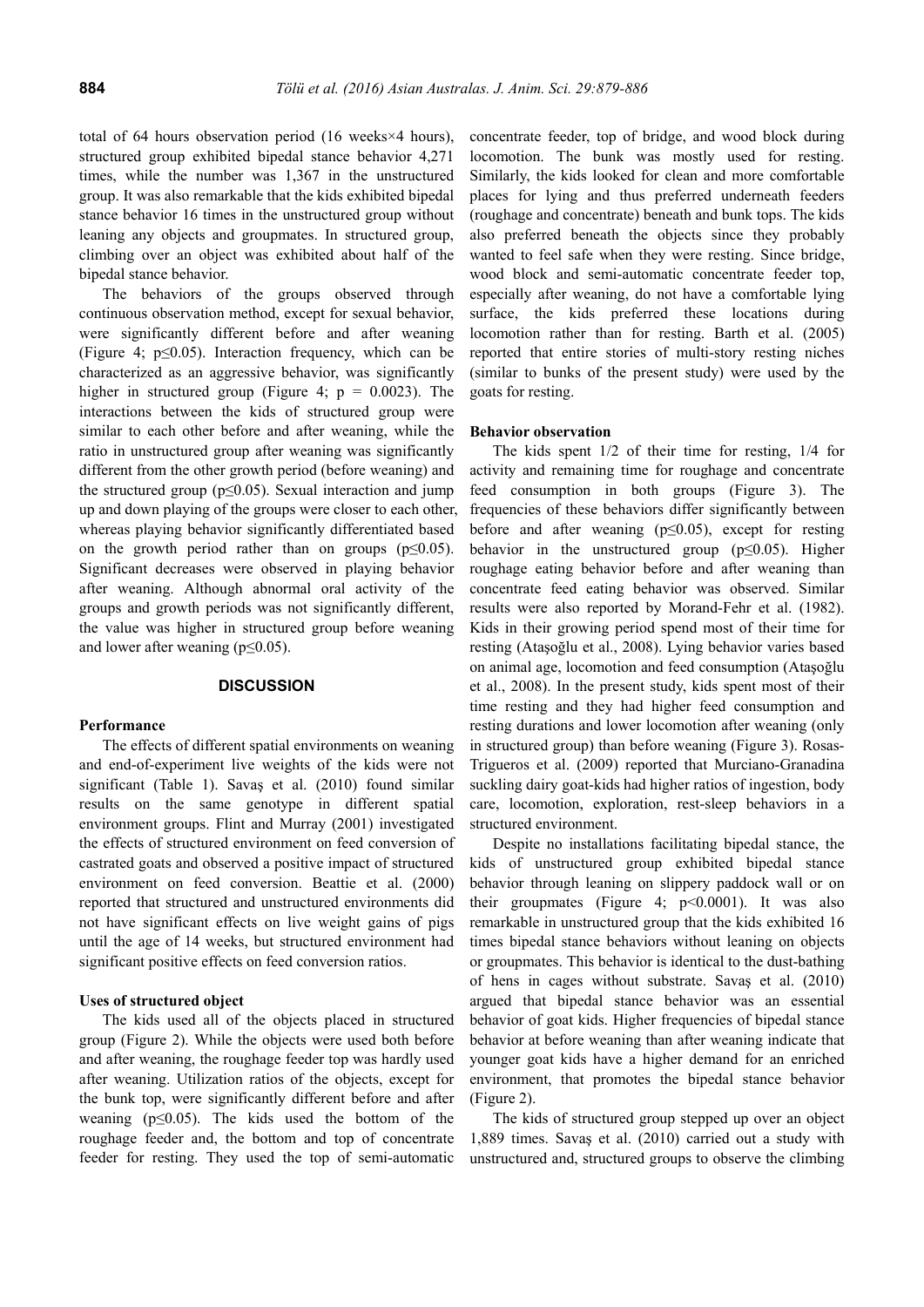behaviors of kids in fenced paddocks and reported identical climbing plus stepping over an object behavior frequency for all groups. Such a case indicated that entire mobility of the kids were composed of climbing and stepping over an object behaviors, and thus behavioral needs of the kids at that age should be satisfied (Poole, 1992; Jensen and Toates, 1993). Our results suggest that behavioral needs of the kids were not met in an unstructured environment.

Less frequent significant interaction behavior was observed after weaning in the unstructured group (Figure 4;  $p = 0.0023$ . Higher interaction frequencies of structured group may result from object shares (Tölü and Savaş, 2007). Beattie et al. (2000) reported that structured environments significantly decreased interactive and aggression behaviors of pigs. Frequency of playing behavior, composed of running, jumping up and down, was significantly affected by the growth period rather than by the group and playing behaviors decreased after weaning in unstructured group (Figure 4;  $p \le 0.05$ ). Newberry et al. (1988) reported that piglets commonly preferred running for play and indicated the highest level of play at 2 to 6 weeks of age, followed by a decrease. The kids of the present study were also highly mobile at the same ages and exhibited playing behaviors. However, since they had to spend more time for feed consumption after weaning rather than taking their feeds from their mothers in a shorter time, they had less time for playing and thus their playing frequencies decreased with their increasing ages. Abnormal oral activity varied based on groups and growth periods. It was high before weaning in structured group and even higher after weaning in unstructured group ( $p \leq 0.05$ ). The fence construction of the paddock side separators in structured group allowed the kids to insert their mouths and the curiosity of young kids might have stimulated abnormal oral activities. It was reported that environmental structuring decreased stereotype abnormal activities of wild animals housed in zoos (Mason et al., 2007). On the other hand, Vinke et al. (2004) reported increased behavioral diversity and indifferent stereotype behaviors for minks with cage structuring. Low abnormal oral activity levels in both groups of the present study and significant growth periodbased changes limit the further discussions on this issue.

# **CONCLUSION**

It was observed that two different spatial environments (structured and unstructured) did not differentiate growth performance of the kids. However, it is clear that the goat kids in a structured environment exhibit greater behavioral repertoire. The enrichment objects used in this study were well accepted by the goat kids. In the unstructured environmental group, bipedal stance behavior of the kids through leaning over a flat and slippery surface, using their groupmates for bipedal stance and even standing on their hind legs without leaning over any surface indicated that bipedal stance behavior is an essential behavior for goats. It was finally concluded that unstructured environment affected the behavior repertoire of the goat kids in quantity and quality.

# **CONFLICT OF INTEREST**

We certify that there is no conflict of interest with any financial organization regarding the material discussed in the manuscript.

# **ACKNOWLEDGMENTS**

Authors wish to thank TÜBİTAK for financial support provided within the scope of 110O009 numbered project, Dr. İ. Yaman Yurtman for his valuable scientific contribution, Dr. Cem Ömer Egesel for his help in English editing of this article and Res.Asst. Arzu Üçtepe for her helps in behaviorial observations.

# **REFERENCES**

- ANKOM. 2005. Procedures for NDF, ADF, and ADL Analyses. http://www.ankom.com Accessed June 15, 2010.
- AOAC. 1990. Official Methods of Analysis. 15th ed. Association of Official Analytical Chemists, Arlington, VA, USA.
- Atasoğlu, C., İ. Y. Yurtman, T. Savaş, M. Gültepe, and O. Özcan. 2008. Effect of weaning on behavior and serum parameters in dairy goat kids. Anim. Sci. J. 79:435-442.
- Barth, K., D. Ordolff, and C. Mayer. 2005. Investigations of resting areas designed for goats (Eds. J. Heß and R. Gerold). Kassel University Press, Hessen, Germany. pp. 357-358.
- Beattie, V. E., N. E. O'Connell, and B. W. Moss. 2000. Influence of environmental enrichment on the behaviour, performance and meat quality of domestic pigs. Livest. Prod. Sci. 65:71-79.
- Dove, H. 2010. Ingestive behavior, diet selection and feed intake. In: Goat Science and Production (Ed. S. G. Solaiman). Wiley Blackwell Publications, 2121 State Avenue, Ames, IA 50014- 8300, USA. pp. 179-193.
- FAWC. 2001. In term report on the animal welfare implications of farm assurance schemes. Farm Animal Welfare Council, London, UK.
- Flint, M. and P. J. Murray. 2001. Lot-fed goats the advantages of using an enriched environment. Aust. J. Exp. Agric. 41:473- 476.
- Jensen, P. and F.M. Toates. 1993. Who needs 'behavioural needs'? Motivational aspects of the needs of animals. Appl. Anim. Behav. Sci. 37:161-181.
- Mason, G., R. Clubb, N. Latham, and S. Vickery. 2007. Why and how should we use environmental enrichment to tackle stereotypic behaviour? Appl. Anim. Behav. Sci.102:163-188.
- Morand-Fehr, P., J. Hervieu, P. Bas, and D. Sauvant. 1982. Feeding of young goats. Proc. III International Conf. Goat Prod. Dis., Tucson, AZ, USA. pp. 90-104.